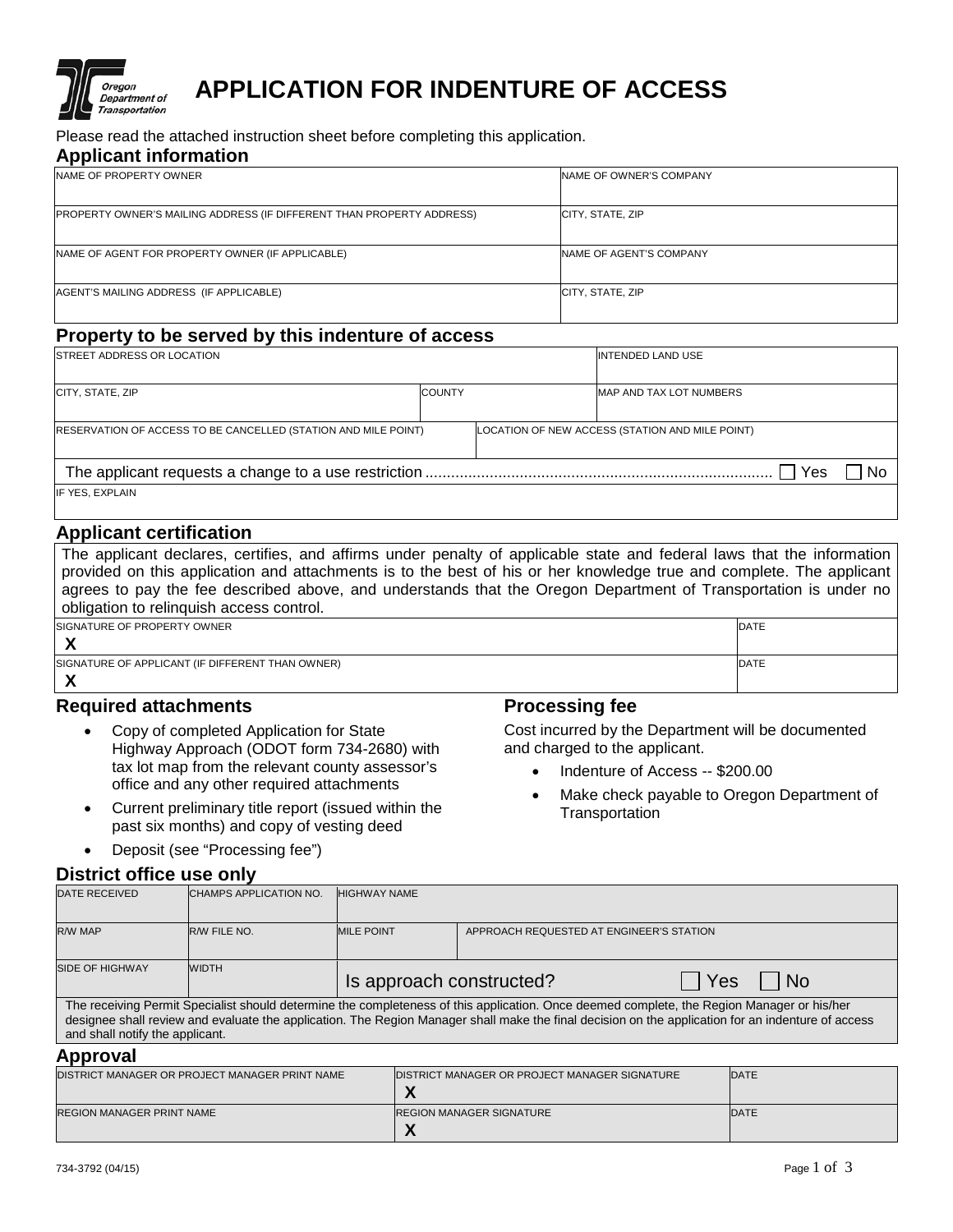

# **APPLICATION FOR INDENTURE OF ACCESS Instructions**

Please read these instructions before completing the attached application.

An **Indenture of Access** moves or modifies existing access rights.

Property owners are advised to meet with Oregon Department of Transportation (ODOT) staff when considering an Indenture of Access. ODOT welcomes the opportunity to answer questions about the application process. Authority for the control of access to public highways is established in Oregon Revised Statutes, Chapter 374.

Before a **Permit to Construct an Approach** or a **Permit to Operate, Maintain and Use an Approach** can be issued, the abutting property must have access rights to the public highway.

An application for Indenture of Access must be fully completed and include the required attachments before ODOT can begin processing the request. The application and attachments are submitted to ODOT's appropriate District Office. Indenture of Access may be allowed if the applicant meets all the following criteria:

• The abutting property owner applies for the indenture as set forth in Oregon Administrative Rule (OAR) 734-051- 2030, applies for an approach, meets all the requirements for issuing the Construction Permit, and agrees in writing to meet all the conditions, if any, placed on the Permit to Construct an Approach and the Permit to Operate, Maintain and Use an Approach, as set forth in OAR 734-051-1010 through 734- 051-5120, including closure of the existing approach, if applicable;

• The Region Manager approves the indenture application; and

• If the indenture application is to increase the width of an existing reservation that is specified in the deed record or to make other changes, the Department as a condition of approval may require combining the property's existing reservations of access.

A request to change specified use restrictions imposed on an existing reservation of access may be considered, provided the owner complies with the provisions listed above and the request to indenture the use restriction does not result in an expansion of the use. A grant of access and commensurate fair market value is required when a proposed change to a use restriction would result in an expansion of the use by adding more trips or different types of traffic to the highway. Any request to remove farm crossing or farm access restrictions requires a grant of access and must be requested as set forth in OAR 734-051-2020.

### **Application procedure for Indenture of Access**

(a) An application for an indenture of access to a state highway shall be made on the standard state form, available at all Department District offices, to the appropriate Region Manager through the appropriate District office.

(b) The processing fee must accompany the application, as set forth in OAR 734-051-2030(4)(a).

(c) The Department or the applicant may request a meeting to discuss the application process for an indenture of access and/or any additional information required.

(d) The Department may refuse to accept an application when necessary information is missing; and

(e) Since an indenture of access relates to a property right, the Department may refuse to accept an application for an indenture of access from anyone other than the owner(s) of the abutting property or their agent.

An application for an indenture of access may not be accepted unless an Application for State Highway Approach and all required documentation has been submitted to the Region Manager.

## **Required documentation:**